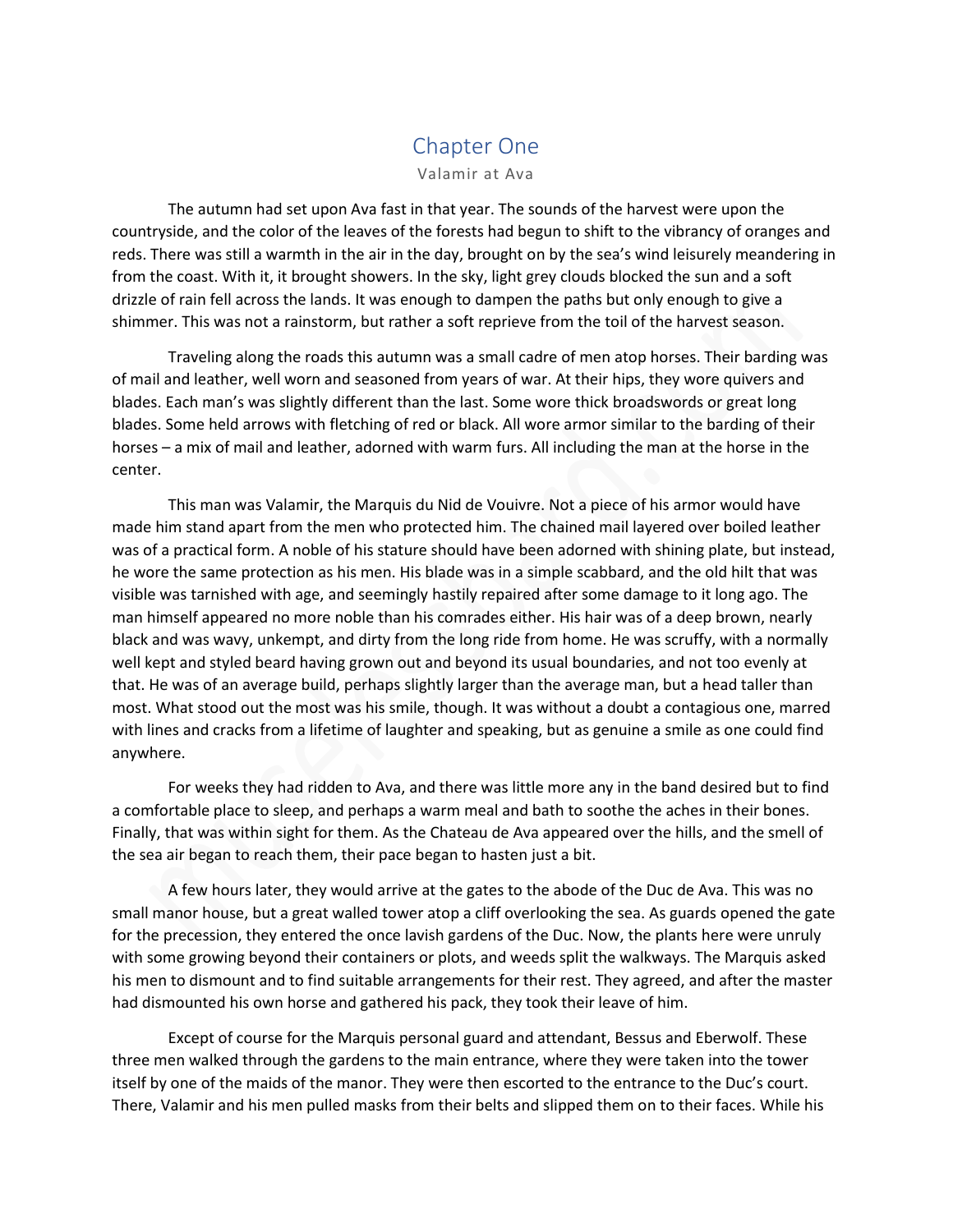guards had simple wyvern feather half masks covering their mouths, the master wore an intricately made visage of the wyvern itself, in a deep red color. Once on, Valamir pushed through the doorway to the court chambers.

"Hail, your grace," Valamir called out as he entered, giving a low sweeping bow as he entered the room. "I hope this evening finds you well."

The words had barely slipped from the Marquis' lips when he finally gazed upon the Duc. The Duc was a different sort of man, a portly man whose balding had seemed to give up halfway back along his head, transitioning from pockmarked bald head to a wispy tuft of gray hairs still holding on to the back of his head. He was bare faced and rosy-cheeked, and despite his recent experiences, he too wore a warm smile. He stood at the entrance, his legs shivering and hand quaking slightly as he tried to find his balance during the trip to his feet. Finally, in a cracking and weary voice, he spoke up. "Marquis Valamir," The man said with a distinct smack of his lips. "To what do I owe the pleasure of a Wyvern in my court?"

"Your grace, you have been kind enough to invite us to your home to discuss a proposal." Valamir had raised back up at this point and moved closer to the Duc, who was flanked by a few attendants. The attendants pushed forward slightly, one guard going so far as to pointedly rest a hand upon the iron pommel of his sword and put himself between the Duc and Marquis.

"Get to the point, Marquis," The old man laughed. "I don't want to waste time dancing around the courtly traditions."

Valamir nodded, and then stood up straight. "Good. I've always appreciated that about you." He took a breath, slow and long before he finally spoke. "My son has reached his fifth year. I'd like to begin planning for his eventual marriage."

"And you chose to come to Ava?" The Duc could not contain a belly laugh. His entire form moved and jiggled at the laugh, "Surely you jest."

The Marquis just shook his head.

"You are serious." The Duc's face turned away from the joviality it had displayed, noticeably darkening at the thought. "No noble of Ava would willingly give a daughter to a Wyvern." He trailed off quickly, waving a hand dismissively at the man. "Let alone one with your holdings or reputation…" The Duc stepped back. "If you are seeking my favor in asking one of the other nobles of Ava, you are on a fool's errand. I will not help you."

As the Duc spoke, the Wyvern-masked marquis motioned to one of his men, Eberwolf, who in turn stepped forward. He pulled from an old leather bag a simple linen roll and offered it to his master. In turn, the Marquis offered the swaddled object over to one of the Duc's men. "I expected your response. So, I come with an offer. My lord could never say this himself." He waited as the Duc's man brought to him the linen wrapped item and passed it over to the lord of region. "But your station is falling. You are losing grip on your lands. And soon, age and frailty will let another step into your role."

"And you offer your lord's assurances and aid?" The Duc laughed and shook his head unwrapping the item.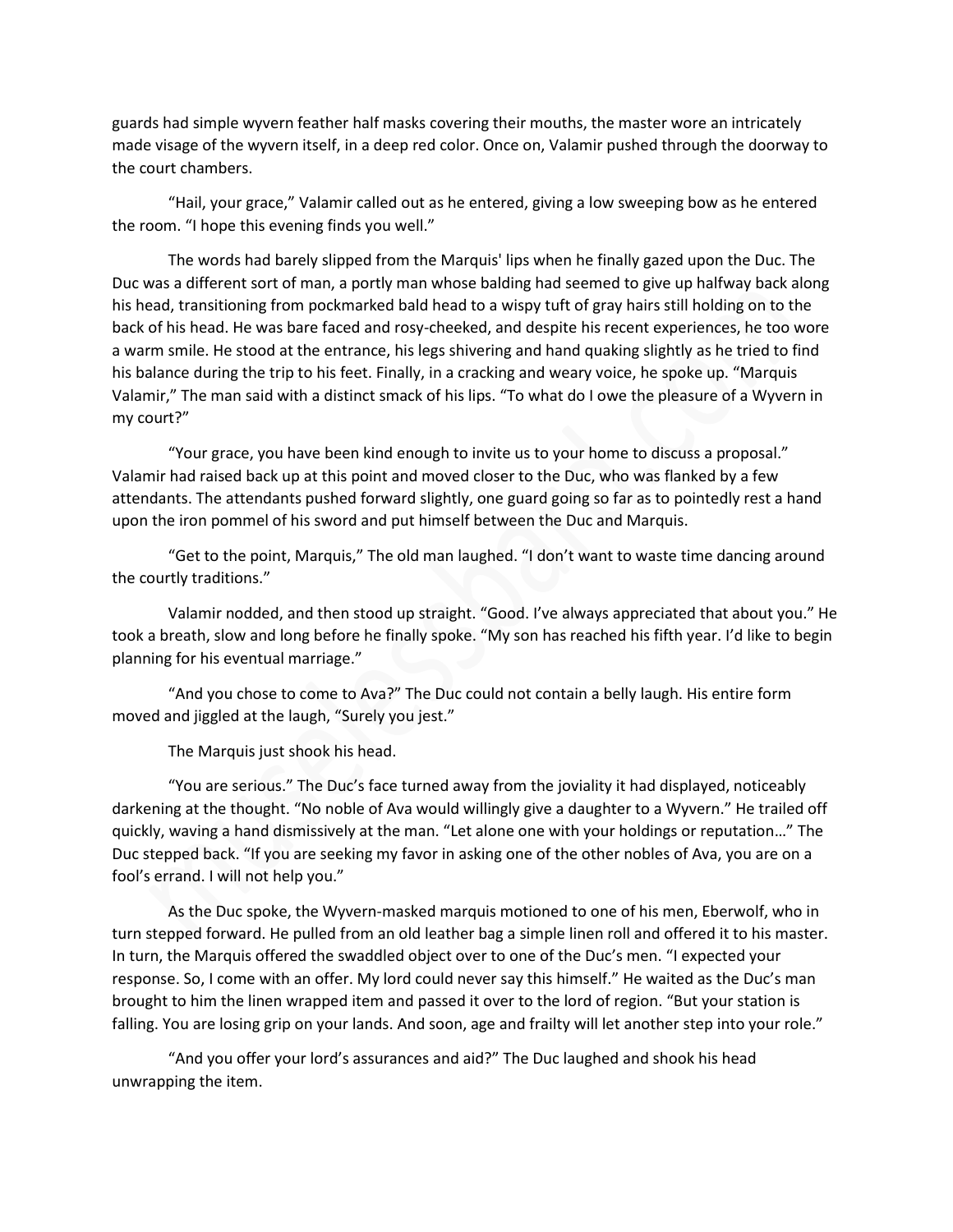"No," Valamir spoke quietly. "Nothing so sincere."

There was silence in the room as the item was revealed. It was an old tarnished seal, emblazoned with ancient lettering and script, and the image of a dragon rising etched in the precious metals. The Duc visibly swallowed and wrapped the item back up. His breathing heightened, and he shook his head quickly. "You can't possibly…" The man had been reduced to a stutter, his fingers trembling on the item. He clearly didn't want to hold the item any longer, and hurriedly tried to push it off on his nearest attendant. The attendant stepped back, his face twisted in a mix of disgust and fear for a moment.

The marquis' hand was offered. "Duc Gilles," He said coldly. "There is a Magi in your duchy, of noble birth and high standing." He motioned to the man to hand over the item. The Duc forced the seal into the marquis hand and quickly stepped back to his seat, falling into the cushions and quilts that adorned the simple throne. He took a swift breath and put a hand on his chest, looking to his attendants for some aid but finding nothing offered. "Your grace, will you arrange a meeting with him?"

The Duc shook his head violently. "How did you find that? Where did,"

"Duc, I've taken great pains to keep my reputation exactly where you found it…" The Marquis spoke swiftly. "Those are answers you cannot seek. Don't worry," He said as he tossed the item back to Eberwolf, who deftly slipped the item back into the deer hide bag. "Your past is your own to regret. I am much more interested in the sins of a certain Magi."

"How dare you! Have you no honor? You dredge up trinkets and lies to blackmail a great man into submission to your schemes." One of the Duc's attendants finally spoke on his behalf, drawing the eye of all three of the men visiting the court, each cast at a slight cant from beneath the masks they wore.

"There is only honor in service to her Majesty or the gods." Valamir spoke with a bit of a bite in his tone, a sharp decline and a glance to the Duc.

"How does this act in service to her Majesty?"

"Enough…" Duc Gilles spoke through a few pained and hacking coughs as he collected himself. "Enough." He slumped in his seat and sighed. "There are none of us here saints." He smacked his lips again and struggled for a moment to sit up. When he finally rose to an upright seat, he gave a soft nod. "Do you have an answer to that question, Valamir?"

"I do." The Marquis spoke without hesitation.

The old man groaned and shook his head. "I have seen your work first hand. Now twice in my life." The Duc spoke quietly. "An accomplishment few can claim." He took a long breath, which ended in a bit of a wheeze. "I'll set up your meeting, on once final condition." He put his wait on one hand and rose the other to point a gnarled finger at the Marquis. "You leave your son and the girl out of it. Whatever your endgame is here, they live a quiet life."

Valamir stood quietly for a moment, until a smile appeared on his lips, twisting up under the mask slightly to make it unclear if it was genuine, or more of a smirk. "On the Mother, you have my word."